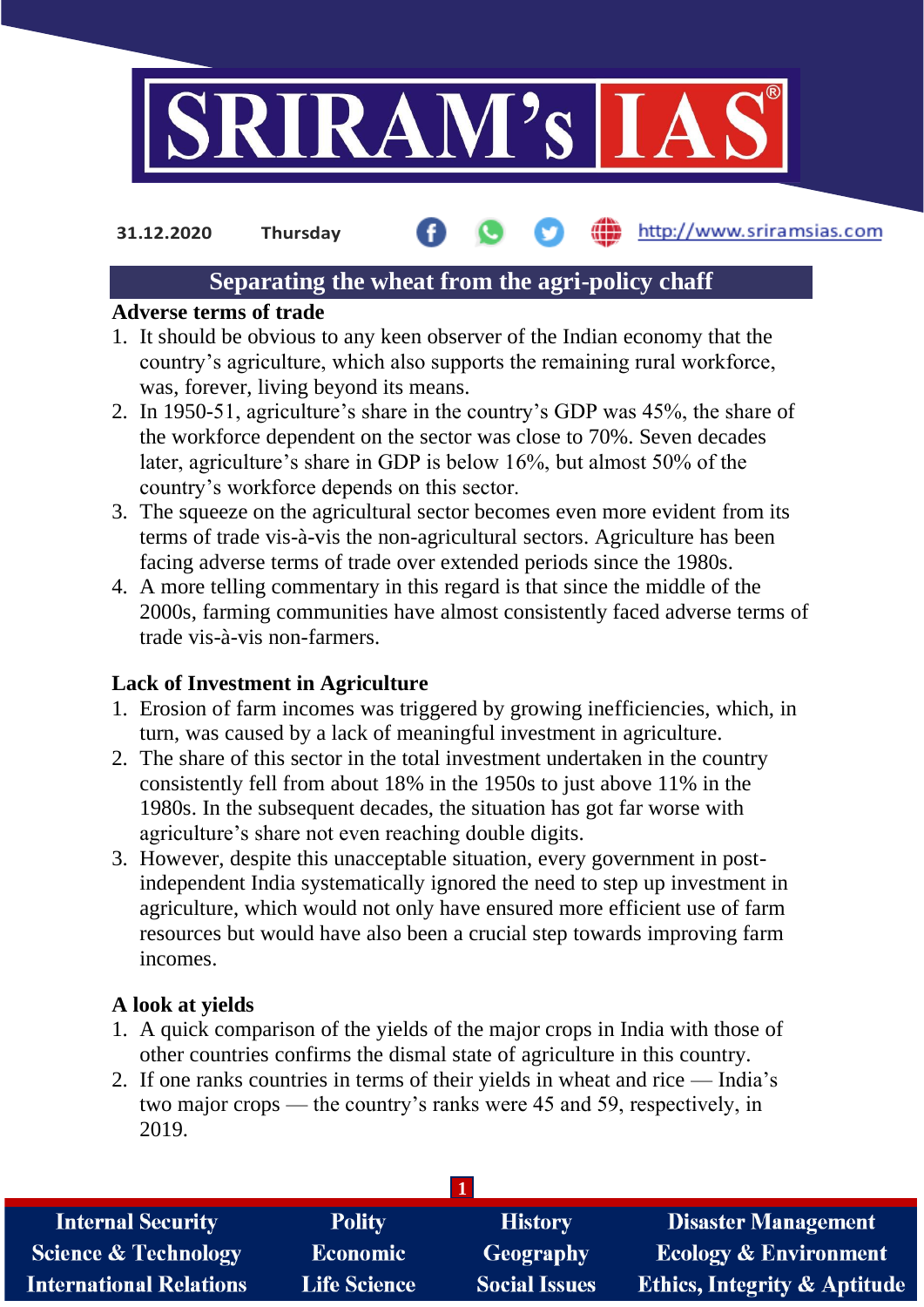

- http://www.sriramsias.com **31.12.2020 Thursday**
- 3. It may also be added here that this ranking would go down sharply if the areas recording high yields, such as Punjab and Haryana, are excluded. In other words, for farmers in most regions of the country, it is an uphill battle for survival amid low yields.

# **Hostile Markets**

- 1. The market has always been the farmers' biggest adversary, making it impossible for them to realise remunerative prices for their produce.
- 2. The existing marketing system dominated by the Agricultural Produce Market Committees has long been proved to be against the interests of the small farmers, but the government, in its own wisdom, has now decided to introduce even larger middlemen that would do no more than complete the circle of misery for the farming communities.

#### **Issue of farm subsidies**

- 1. The above discussion is useful for contextualising India's farm subsidies. The government dole out is a price that the country pays for the failure of the policymakers to comprehensively address the problems of the farm sector.
- 2. Thus, instead of engaging with the farming communities for putting in place a comprehensive set of policies (which also provides for the setting up of farmer-friendly institutions in order to improve the economic viability of the sector), successive governments have chosen to dole out subsidies in order to ensure domestic food security and protecting rural livelihoods.
- 3. It must be said that the governments have continued granting subsidies as a failure to realise that either of the two objectives can have catastrophic consequences for the country.
- 4. At the same time, however, wanton distribution of subsidies without a proper policy framework has distorted the structure of production and, consequently, undesirable outcomes in terms of excessive food stockpiling.

# **Farm Subsidies comparison**

The two major providers of farm subsidies, namely, the U.S. and the members of the European Union (EU) gave much larger magnitudes of support than India did. Thus, for 2017, India's farm subsidies were 12.4% of agricultural value addition, while for the U.S. and the EU, the figures were

| <b>Internal Security</b>        | <b>Polity</b>       | <b>History</b>       | <b>Disaster Management</b>              |  |  |  |
|---------------------------------|---------------------|----------------------|-----------------------------------------|--|--|--|
| <b>Science &amp; Technology</b> | <b>Economic</b>     | <b>Geography</b>     | <b>Ecology &amp; Environment</b>        |  |  |  |
| <b>International Relations</b>  | <b>Life Science</b> | <b>Social Issues</b> | <b>Ethics, Integrity &amp; Aptitude</b> |  |  |  |